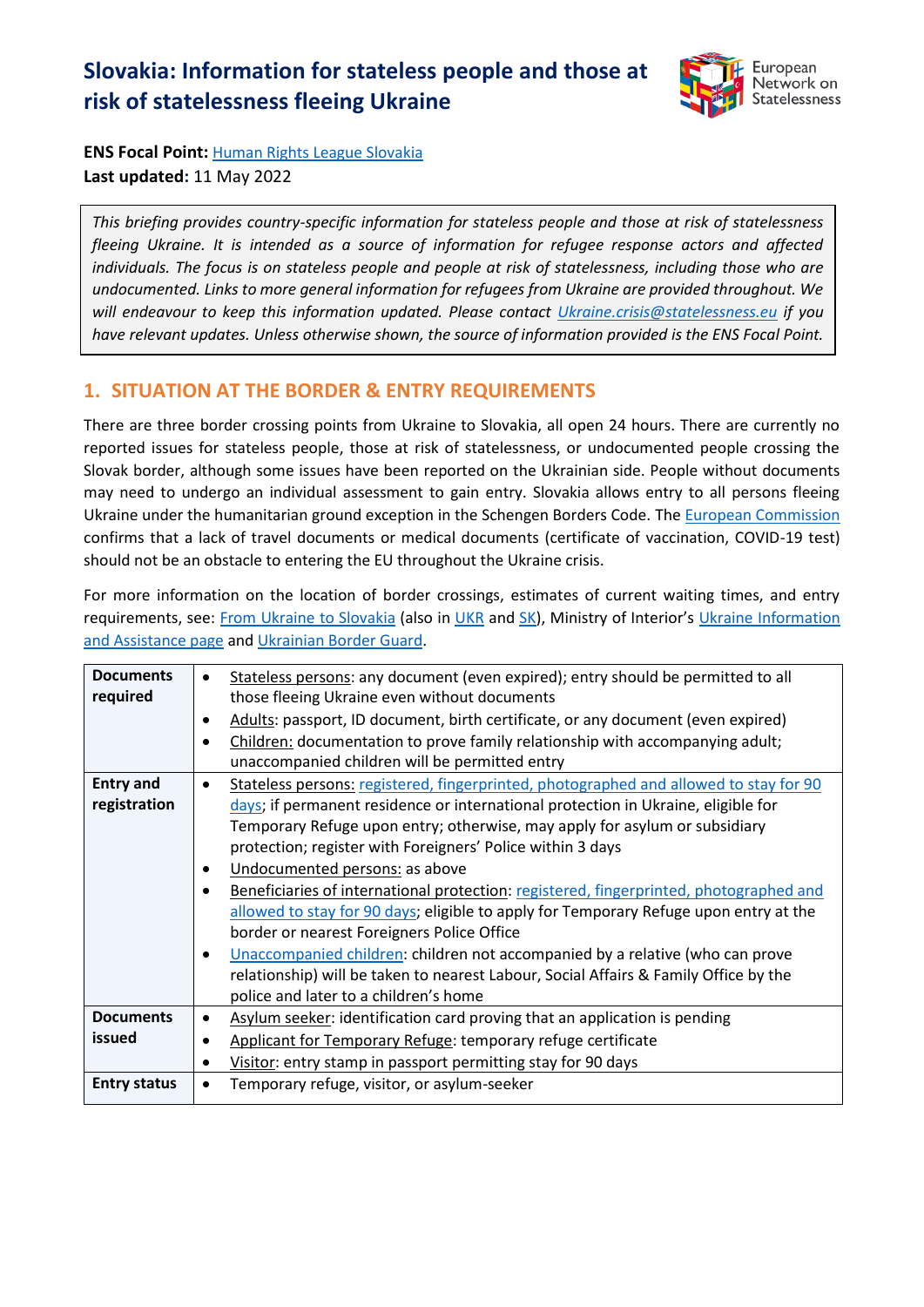# **2. ROUTES TO INTERNATIONAL PROTECTION**

Slovakia grants two types of international protection (Asylum/Refugee Status and Subsidiary Protection), in addition to Temporary Refuge introduced on 1 March 2022 (expanded on 17 March) for people fleeing the war in Ukraine. These routes to protection are summarised in the table below. More details on Refugee Status and Subsidiary Protection can be found [here.](https://www.ukraineslovakia.sk/wp-content/uploads/2022/03/AJ-FAQ.pdf) More details on Temporary Refuge can be foun[d here.](https://portal.minv.sk/wps/wcm/connect/sk/site/main/zivotne-situacie/Cudzinci/Informacie-v-anglickom-jazyku/)

|                                                                  | <b>Refugee Status (Asylum)</b>                                                                                                                                                                                                                                                                                                                                                                                  | <b>Subsidiary Protection</b>                                                                                                             | <b>Temporary Refuge</b>                                                                                                                                                                                                                                                                                                                                                                                                                                                             |
|------------------------------------------------------------------|-----------------------------------------------------------------------------------------------------------------------------------------------------------------------------------------------------------------------------------------------------------------------------------------------------------------------------------------------------------------------------------------------------------------|------------------------------------------------------------------------------------------------------------------------------------------|-------------------------------------------------------------------------------------------------------------------------------------------------------------------------------------------------------------------------------------------------------------------------------------------------------------------------------------------------------------------------------------------------------------------------------------------------------------------------------------|
| What is it?                                                      | Protection under 1951<br>Convention Relating to the<br><b>Status of Refugees</b>                                                                                                                                                                                                                                                                                                                                | Temporary protection for<br>persons who do not meet<br>1951 Convention definition<br>but would be subject to<br>serious harm upon return | Temporary refuge for<br>persons fleeing the war in<br>Ukraine                                                                                                                                                                                                                                                                                                                                                                                                                       |
| <b>Can stateless</b><br>and/or<br>undocumented<br>persons apply? | Yes                                                                                                                                                                                                                                                                                                                                                                                                             | Yes                                                                                                                                      | Yes, but only if they meet<br>eligibility criteria (i.e.<br>persons (& their family<br>members) who had<br>international protection or<br>equivalent national<br>protection or permanent<br>residence in Ukraine and<br>cannot return to country of<br>origin)                                                                                                                                                                                                                      |
| Where to<br>apply?                                               | At the border or specific<br>asylum police authority                                                                                                                                                                                                                                                                                                                                                            | Same as Refugee Status                                                                                                                   | Registration at the border<br>or at large capacity centres<br>(Humenné, Michalovce,<br>Nitra, Žilina, Bratislava);<br>currently registration at the<br><b>Foreigners Police</b><br>Department for vulnerable<br>persons only (pregnant<br>women, elderly, etc.);<br>undocumented persons are<br>advised to register at the<br>Asylum Dept. in Humenné                                                                                                                               |
| Procedure &<br>rights                                            | After applying, transfer to<br>asylum centre in Humenné<br>to undergo quarantine and<br>placed in detention, then to<br>centre in Rohovce or<br>Opatovská Nová Ves; may<br>reside during procedure<br>but not travel and<br>documents are withheld;<br>decision should be given in<br>6 months but may be<br>extended; may get right to<br>work after 9 months;<br>School is mandatory for<br>children under 16 | Same as Refugee Status                                                                                                                   | People who apply at the<br>border are transported to<br>centres where they can<br>submit applications<br>(including electronically)<br>and then transported to<br>designated<br>accommodation; biometric<br>data is taken either at the<br>centre or by police if<br>applying elsewhere;<br>protection may be granted<br>immediately if documents<br>held, otherwise decision<br>within 30 days; during this<br>period accommodation<br>provided at Migration<br>Office in Humenné, |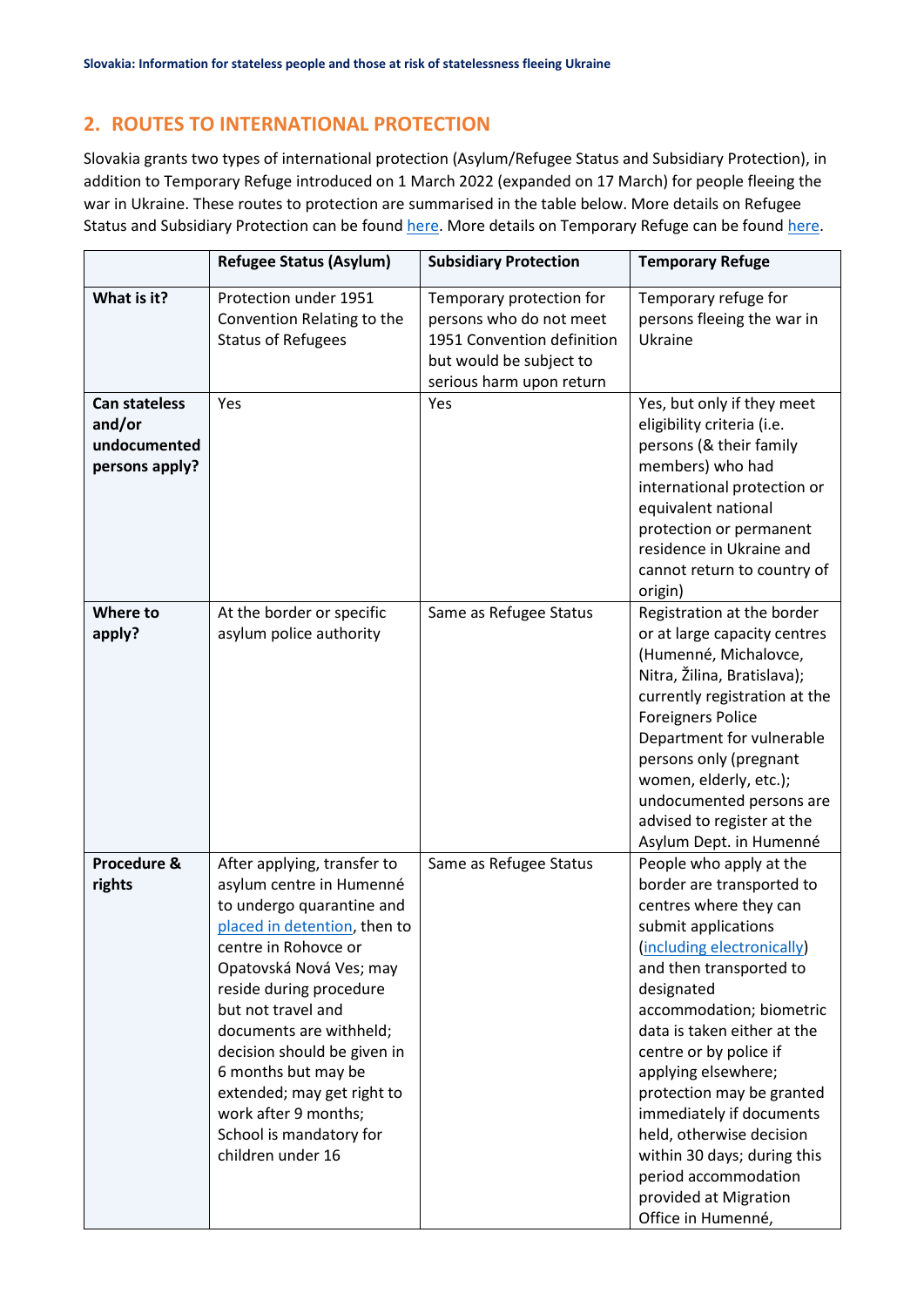|                                   |                                                                                                                                                             |                                                                                                                                                                                         | including free meals,<br>healthcare and hygiene<br>supplies                                                                                                                                                                                                                                     |
|-----------------------------------|-------------------------------------------------------------------------------------------------------------------------------------------------------------|-----------------------------------------------------------------------------------------------------------------------------------------------------------------------------------------|-------------------------------------------------------------------------------------------------------------------------------------------------------------------------------------------------------------------------------------------------------------------------------------------------|
| <b>Rights upon</b><br>recognition | Permanent residence<br>(permit for 10yrs), travel<br>document, right to study,<br>work, free healthcare,<br>integration assistance, and<br>travel in the EU | Right to residence,<br>residence permit for 1 year<br>(then 2yrs upon renewal),<br>'alien passport' if no travel<br>document, access to<br>healthcare free if working,<br>right to work | Tolerated stay permit valid<br>until 4 March 2023, to be<br>automatically extended for<br>6 months up to max. 1 year<br>unless the Council of the<br>European Union decides<br>otherwise; right to work,<br>access to education,<br>healthcare,<br>accommodation, social<br>security allowances |

For more information, see:

- Human Rights League Slovakia & Mareena, [Information for people coming from Ukraine to Slovakia](https://www.ukraineslovakia.sk/en/homepage-english/) (also in [UKR](https://www.ukraineslovakia.sk/) an[d SK\)](https://www.ukraineslovakia.sk/sk/homepage/)
- Human Rights League, [FAQs Asylum and Subsidiary Protection](https://www.ukraineslovakia.sk/wp-content/uploads/2022/03/AJ-FAQ.pdf)
- Ministry of Interior of Slovak Republic, [Temporary Refuge](https://portal.minv.sk/wps/wcm/connect/sk/site/main/zivotne-situacie/Cudzinci/Informacie-v-anglickom-jazyku/)
- Ministry of Interior, Leaflet [with QR codes on Temporary Refuge](https://www.minv.sk/?tlacove-spravy&sprava=pomoc-ukrajine&subor_spravy=436881)
- Right to Protection, [Who are stateless persons who fled Ukraine after the Russian invasion on 24 of](https://r2p.org.ua/stateless-persons-fled-ukraine-after-2022/?lang=en)  [February, 2022](https://r2p.org.ua/stateless-persons-fled-ukraine-after-2022/?lang=en)
- KIND & Child Circle, [Note on unaccompanied children fleeing Ukraine](https://supportkind.org/wp-content/uploads/2022/03/Note-on-Unaccompanied-Children-Fleeing-from-Ukraine_Updated.pdf)
- European Commission, [Information for people fleeing the war in Ukraine](https://ec.europa.eu/info/strategy/priorities-2019-2024/stronger-europe-world/eu-solidarity-ukraine/eu-assistance-ukraine/information-people-fleeing-war-ukraine_en)

#### **3. STATELESSNESS DETERMINATION AND PROTECTION STATUS**

For stateless people, it is important to determine both a claim for international protection and their statelessness. Each application should be assessed and both types of status should be explicitly recognised so that even if international protection ceases, the person remains entitled to protection as a stateless person. Statelessness determination should be conducted either in parallel with or following the refugee status determination, with due regard to the primacy of the asylum claim and the principle of confidentiality for refugees in statelessness determination procedures. For more information, see: [ENS briefing on statelessness](https://index.statelessness.eu/sites/default/files/ENS-Statelessness_determination_and_protection_in_Europe-Sep_2021.pdf)  [determination & protection in Europe.](https://index.statelessness.eu/sites/default/files/ENS-Statelessness_determination_and_protection_in_Europe-Sep_2021.pdf)

[Slovakia does not have a dedicated Statelessness Determination Procedure but there are some provisions in](https://www.refworld.org/cgi-bin/texis/vtx/rwmain?page=search&docid=5c52c5e97&skip=0&query=statelessness&coi=SVK)  [law for the protection of stateless people in Slovakia.](https://www.refworld.org/cgi-bin/texis/vtx/rwmain?page=search&docid=5c52c5e97&skip=0&query=statelessness&coi=SVK) Statelessness is usually dealt with in the course of the asylum procedure or an application procedure for residence or Slovak citizenship. According to the Act on the Residence of Foreigners (Act no. 404/2011 Coll.), stateless persons are recognised as stateless if they prove that they do not hold nationality of their country of birth, former residence or stay, or of their parents' and siblings' country of nationality. The Ministry of Interior [may grant a residence permit for 5 years based on](https://emnbelgium.be/sites/default/files/publications/emn-inform-statelesseness-in-the-eu.pdf)  [statelessness](https://emnbelgium.be/sites/default/files/publications/emn-inform-statelesseness-in-the-eu.pdf) [may grant a residence permit for](https://emnbelgium.be/sites/default/files/publications/emn-inform-statelesseness-in-the-eu.pdf) five years based on statelessness at its discretion but there is no clear procedure for this, and the burden of proof is on the applicant.

Stateless persons and persons at risk of statelessness are strongly advised to seek expert legal advice on their rights in Slovakia (e.g. from [Human Rights League Slovakia](https://www.hrl.sk/en) and the [Legal Aid Centre,](http://www.centrumpravnejpomoci.sk/) a state-funded centre which provides legal aid to persons in material need).